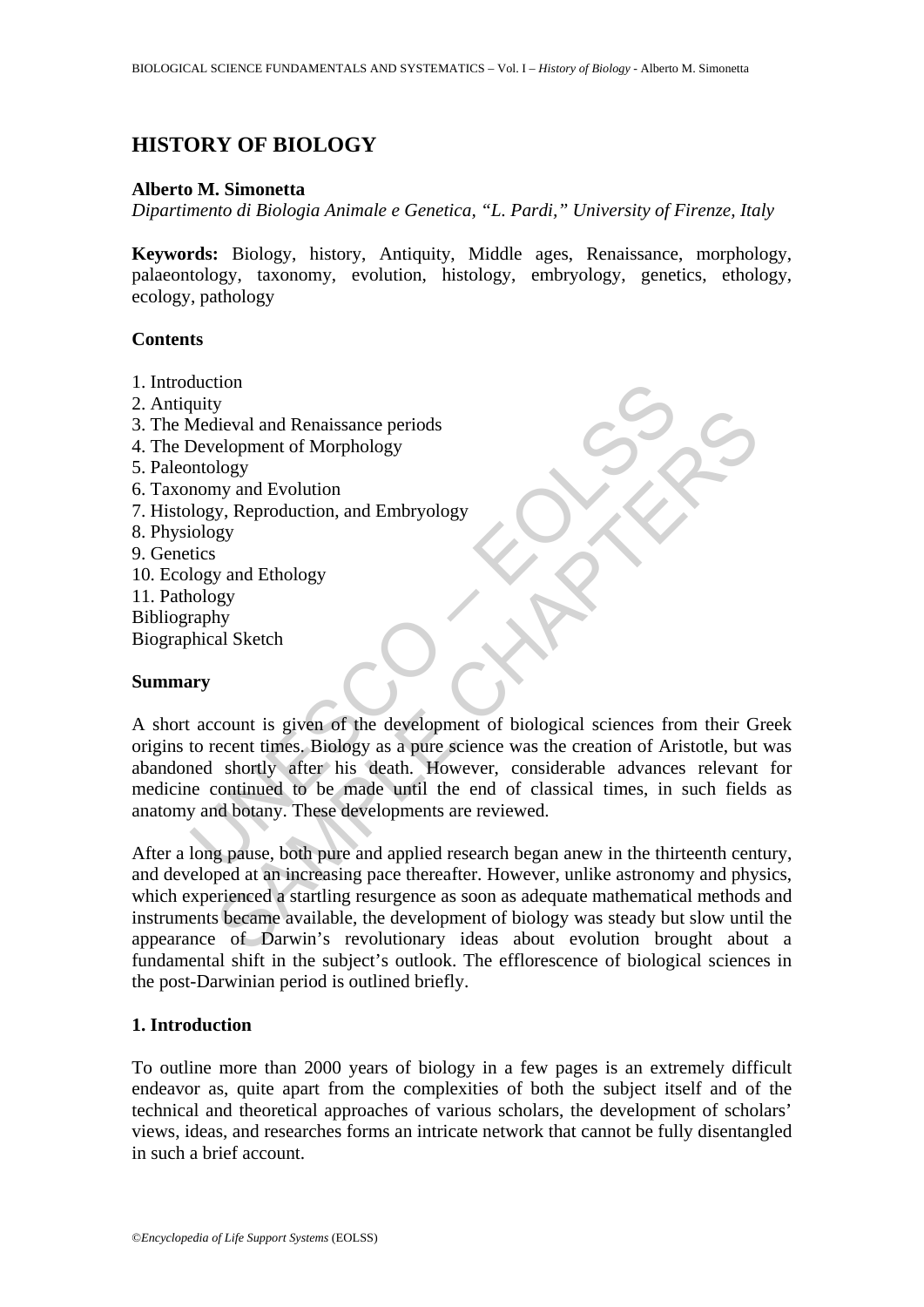Until well into the eighteenth century, biology was so closely bound up with medicine that "pure" biologists were extremely rare. Some biologists, like Aristotle, who apparently never practiced medicine and was basically interested in philosophy and science generally, were trained as physicians. Others, including Descartes and Leibniz, were interested in biology as a sort of side-show to their broader philosophical interests. Links between pure biology and agriculture and husbandry are also of ancient origin. Roman writers on agriculture included in their treatises a fair amount of description and theory that clearly belongs to biology in the broad sense. In spite of this, however, we shall here endeavor to sketch an outline of the history of biology with as little reference as possible to the development of medical practice and other aspects of applied biology.

## **2. Antiquity**

**EXECUTE:**<br>
The experiment of biology was invented by Aristotle (384–322 BC). Before *biolosophers* had speculated about the origins of the Earth and of mg was unsupported by empirical investigation. Aristotle's word his r e of biology was invented by Aristotle (384–322 BC). Before Aristotle, n<br>soophers had speculated about the origins of the Earth and of Life, but was unsupported by empircial investigation. Aristotle<sup>5</sup> s work on plan<br>is s The science of biology was invented by Aristotle (384–322 BC). Before Aristotle, many Greek philosophers had speculated about the origins of the Earth and of Life, but their theorizing was unsupported by empirical investigation. Aristotle's work on plants is lost, but his research on animals produced outstanding results. Some of these, such as his observations on the viviparity of some species of shark or the parental behavior of catfish, were finally confirmed only in the nineteenth century. Although Aristotle may not have produced a formal classification of animals, he did discuss the principles of such a classification. Their implementation results in an excellent systematics, granted his relative lack of knowledge and the fact that, as he himself notes, no one had touched such subject before. Indeed, it has been argued by some scholars of the history of philosophy and of science that some, later much criticized, faults of Aristotle's physics and metaphysics are just the consequence of his excellence as a zoologist, which led him to build his philosophy around a core of biological insights that were amply supported by his empirical observations.

Aristotle's pupil Theophrastus (380–286 BC) produced, among many other things, the first treatise on plants. Apart from this, antiquity was content with listing the external and behavioral features of animals such as were, sometimes uncritically, related by local tradition. Of this kind were, for instance, Pliny's (23?–79 AD) accounts in his general encyclopedia *Naturalis Historia*. Botanists fared better. Reliable practical guides for the identification of useful plants were much required, given that most medical recipes were based on plants. These works culminated in the treatise by Dioscorides (or Dioscurides) (around 100 AD), which was usually copied with figures. Some early Byzantine copies survive and show that not only the text but also the figures of the good copies were remarkably accurate.

Advances in biology during Greek and Roman times were a by-product of medical research. Surgery was very advanced by the time of the Roman Empire, and good surgery requires a sound knowledge of anatomy. Before that human anatomy made considerable progress in Egypt under the Ptolemees, Erasistratus and Herophilus, both living around 300 BC, being the foremost anatomists of this age. The greatest of these physicians and surgeons was Galen (129–199 AD). As he lived mainly in Rome, where dissection of human bodies was forbidden (in contrast to Egypt where it had been practiced and probably still was in his time), Galen studied the anatomy of a number of different animals, mainly mammals. Galen was also an extremely able surgeon. He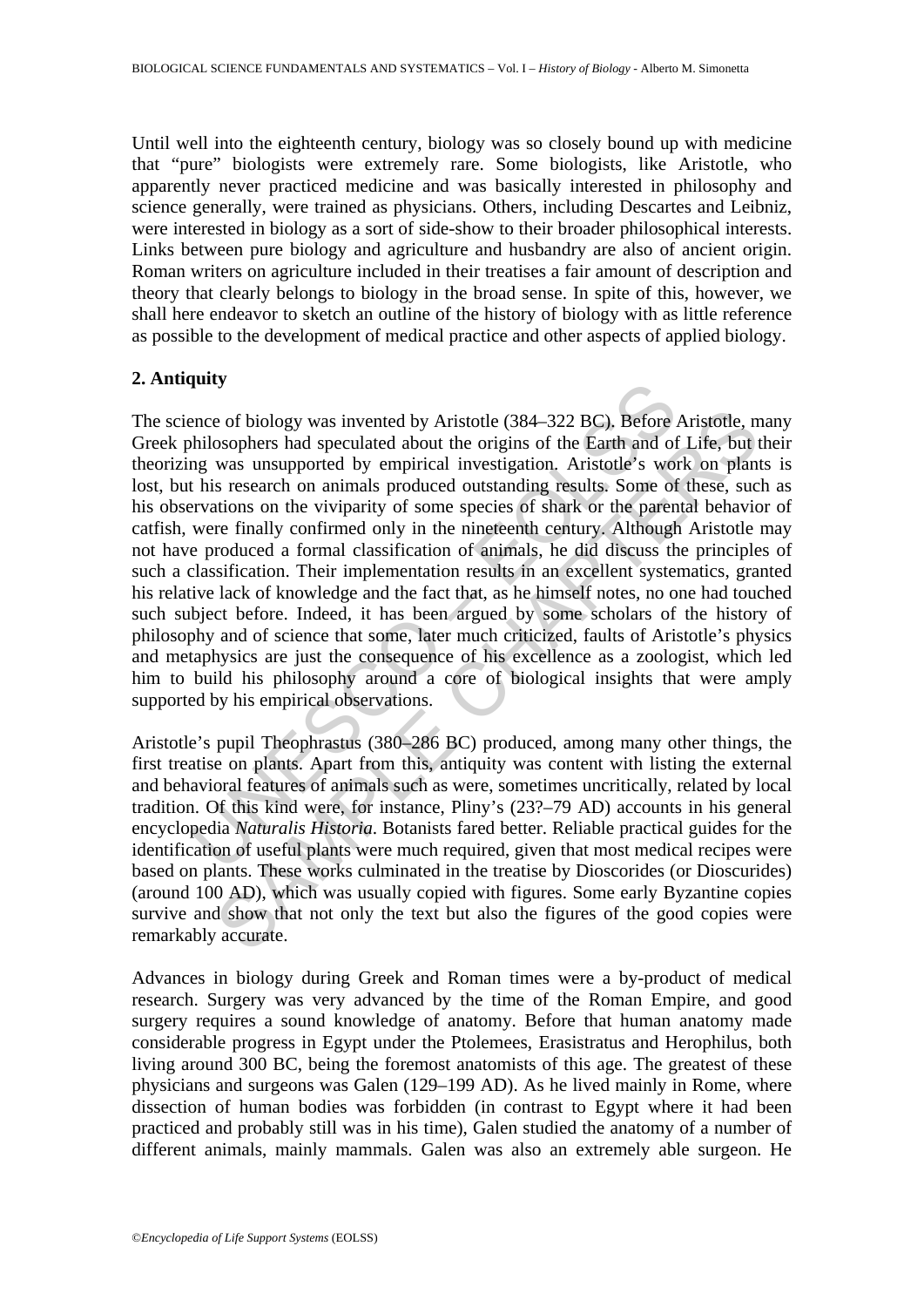employed his skills in a number of rather advanced experiments aimed at improving the understanding of physiology. His studies on the nervous system were unsurpassed until the eighteenth century. His authority became so great that it impeded further progress for centuries. Nevertheless, some advances continued to be made until the end of classical times, especially in the field of parasitology.

### **3. The Medieval and Renaissance Periods**

Practically no advances were made during the long span of time from the sixth to the thirteenth century. Arab and Byzantine scholars were instrumental in the preservation of much ancient knowledge in the different branches of science, including biology, but the actual contributions of such celebrated scholars as Avicenna (980–1037) and Averroes (1126–1198) are significant only for medical practice and for the great stimulus they gave to the lively debates in the early European universities.

During the twelfth to thirteenth centuries there was an intense revival in Western interest in philosophy and sciences, and it appears that some 5000 Greek philosophical and scientific texts were translated into Latin, either from the original Greek or from Arabic translations.

ommounts of such centerates scholars as Avecelian (900–105)<br>1198) are significant only for medical practice and for the great<br>the lively debates in the early European universities.<br>the twelfth to thirteenth centuries there In parallel with this surge of interest in the sciences, updated summaries of all available knowledge were produced. Yet only two notable personalities emerged: the emperor Frederic II (1194–1250), whose book on falconry includes a number of original descriptions of birds and some notable investigations in bird anatomy and behavior; and his contemporary St. Albert the Great (1193?–1280), who produced a fresh and original discussion of various problems, including reproduction, and made both anatomical and experimental investigations, chiefly on arthropods.

lively debates in the early European universities.<br>
I ively debates in the early European universities.<br>
2 twelfth to thirteenth centuries there was an intense revival in West<br>
philosophy and sciences, and it appears that Up to the fourteenth century, Italian medical students learnt anatomy and surgical practice on swine (in Italy no distinction was made between physicians and surgeons). However, by 1275 Guglielmo da Saliceto recommended autopsies for forensic reasons and these were practiced from at least 1302. Human dissection for medical training was revived in Italy by Mondino dei Luzzi (1275–1326), and immediately became a standard requirement in the Italian medical faculties, though it was generally practiced publicly only two to four times a year, usually on the corpses of criminals supplied by the local authorities. Students and teachers had, for the rest, to provide for themselves, with the result that the theft of corpses became so common that graveyards had to be provided with watchdogs. In 1410 the body of even a Pope (Alexander V), whose sudden death appeared suspicious, was dissected, and we have several records of wills providing for the dissection of the deceased "in order to gain knowledge useful for my children and relatives."

In spite of these practices, we have to wait well into the fifteenth century before we find any new advances in human anatomy. It was during the transition between late medieval times and the renaissance proper that advances began to be made.

Not only Leonardo da Vinci (1452–1519), as it is often thought, but all the great artists of the age practiced dissection. We know, for instance, that Michelangelo was supplied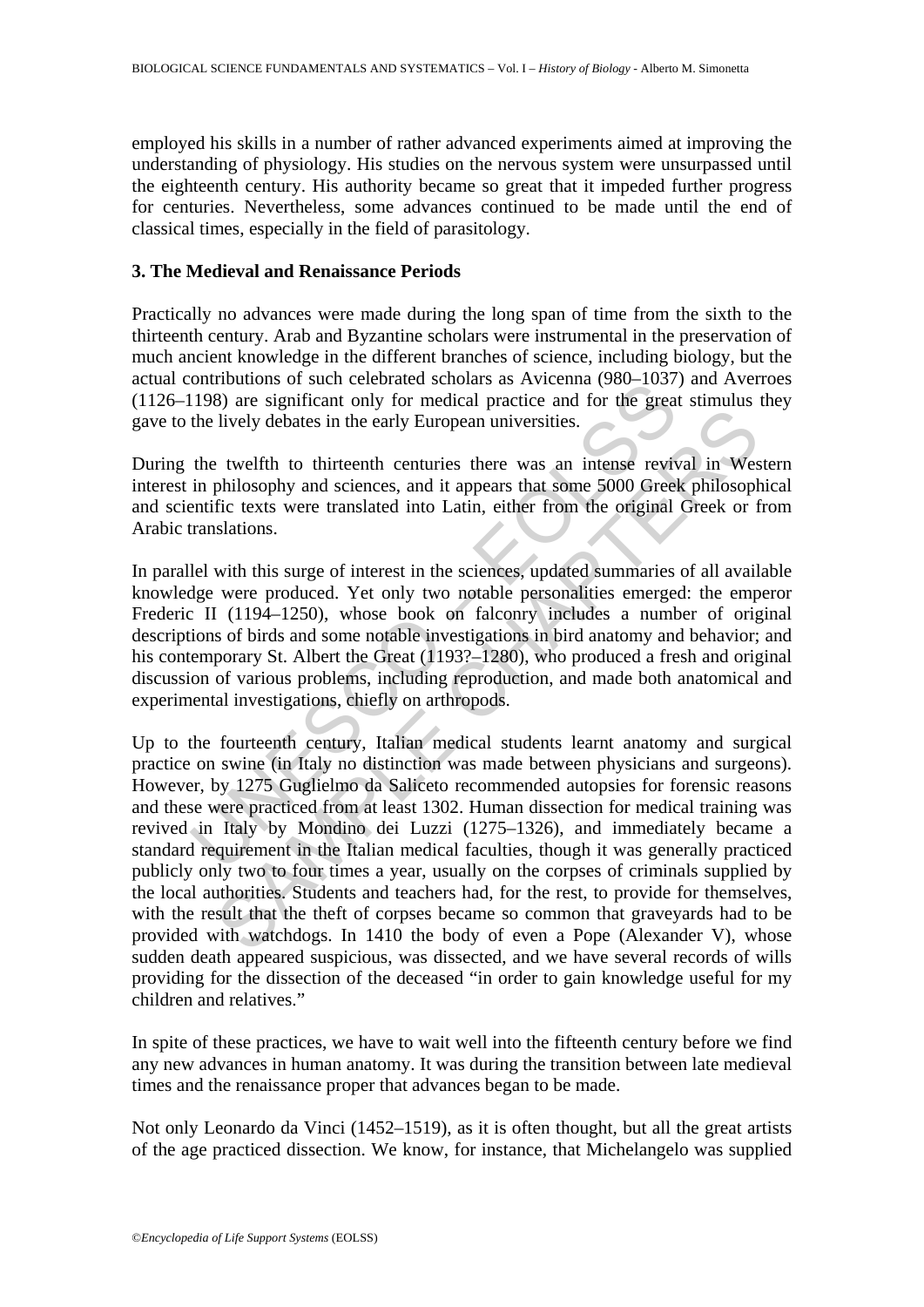with corpses by the monks of St. Spirito in Florence, who ran a hospital. Leonardo planned an immense treatise on anatomy, for which he prepared hundreds of drawings. However it never materialized. Leonardo had had no formal education and his Latin was poor. He had therefore arranged to write the book jointly with a young and brilliant anatomist, Marcantonio della Torre, then professor in Pavia, but Della Torre died young (1511) and the project was abandoned. Something like thre book that would have been produced by Leonardo and Della Torre was published a few years later by Berengario da Carpi (1460?–1530) in one of the early illustrated books on medicine. The book included several new discoveries.

The invention of printing was almost immediately followed by the issue of a number of editions both of classical authors and of new ones, the first illustrated herbal being printed in 1483. By the middle of the sixteenth century, the facilities for the study of anatomy and botany available in Italy were such that students from all over Europe flocked to Italian Universities, especially to Padua and Bologna. Not a few of them, including Vesalius (1514–1564), actually became professors in these universities themselves. The first botanical garden was established in Pisa in 1543, followed in 1545 by those of Padua and Florence.

bound of classical and only where, the first mustaked<br>in 1483. By the middle of the sixteenth century, the facilities for and botany available in Italy were such that students from a<br>to Italian Universities, especially to In Universities, especially to Padua and Bologna. Not also be that students from all over Euriaian Universities, especially to Padua and Bologna. Not a few of the Italian Universities, especially to Padua and Bologna. Not Biology as we think of it today had but a small place in the curricula of the Arts, which aimed to provide an all round cultural education from which the student was expected to pass into the curriculum for the doctorate in Medicine. However various influxes were instrumental in prompting a renewal of interest in the vegetable and animal worlds. As far as botany was concerned, Arab authors had introduced into medical practice a number of drugs prepared from plants unknown to Greek and Roman authors. Such preparations were in great demand, and both genuine and spurious vegetables were imported from the East. In the Northern regions there were useful plants that local lore knew and used and that were also unknown to classical authors. Moreover, from the middle of the fifteenth century European sailors began a systematic exploration of the sea routes to the East (incidentally discovering the Americas) and new and rich sources of unknown plants were disclosed. With this, classical authors like Dioscorides came to seem obsolete. Indeed, new herbals appeared slightly earlier than new books on zoology. As far as zoology is concerned, the revival of interest for investigations first took the characters of descriptions of particular faunas and of animals not recorded in the ancient sources.

The Swiss Conrad Gesner (1516–1565), by trade a professor of classical languages and of medicine but in practice a polymath, made the first attempt to update such encyclopedic medieval treatises as those of Vincent of Beauvais (c.1264) and Thomas of Cantimpré (active between 1233 and 1248). Publication began in 1551 and, as far as animals were concerned, was completed several years after the death of Gesner himself, the botanical treatise being published only in the eighteenth century.

Human anatomy was soon advancing by leaps and bounds. Vesalius published his epoch-making treatise (*De humani corporis fabrica*) in 1543 and he was soon followed by a number of first class anatomists (e.g., Fallopio, 1523–62; Fabrizio, 1537–1619; Coiter, 1524–76). However, while the advances in descriptive anatomy were of immediate practical use to surgeons, they placed physicians in a quandary. They made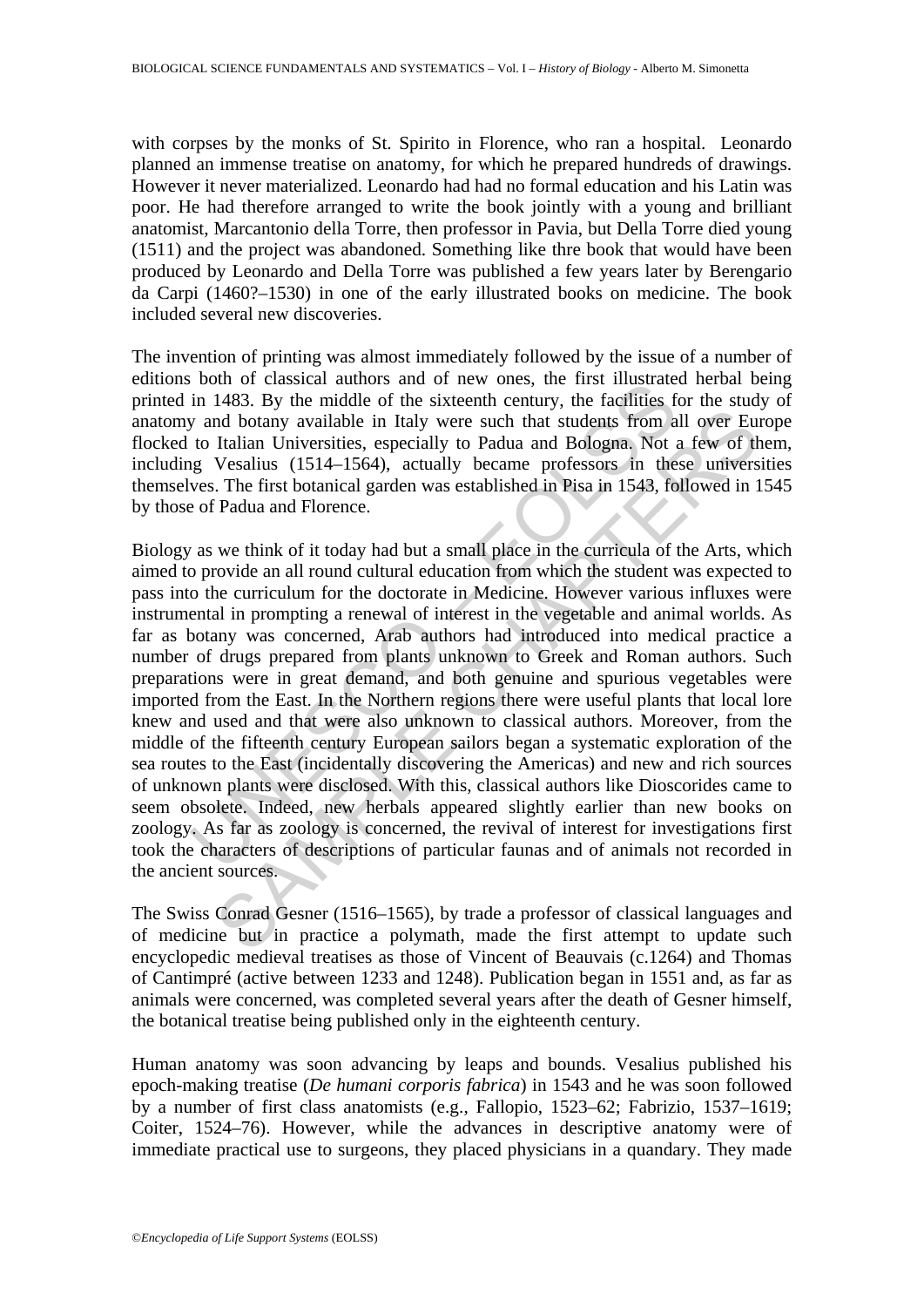classical—in practice, Galenic—anatomy obsolete, but all physiology was based on Galenic anatomy! If the new anatomy was the true one—and this was obvious to all but a few die-hards, such as Vesalius' teacher Sylvius—then a new physiology was also required, one based on a consistent set of theories about pathology. But to be accepted a new physiology not only required a new anatomy, but also the understanding of vital processes, something for which neither an adequate chemistry nor suitable instruments were available. This explains why for a while most physicians, including Vesalius himself, were strangely "schizophrenic," appearing unaware of the need to build a new physiology, and simply trying to graft the old physiology on the new anatomy. The first steps towards the renovation of physiology were taken by William Harvey (1578–1657) in his momentous publication in 1628 of the description of blood circulation.

than following a strict chronological order, the development of<br>s since the Renaissance can be most conveniently related by pro<br>s of the evolution of knowledge in the main subdivisions of bi<br>r be stated immediately that th nce the Renaissance can be most conveniently related by providing separate the Renaissance can be most conveniently related by providing separate in the evolution of knowledge in the main subdivisions of biology. It net st Rather than following a strict chronological order, the development of the biological sciences since the Renaissance can be most conveniently related by providing separate accounts of the evolution of knowledge in the main subdivisions of biology. It must, however be stated immediately that there very frequently a close connection between advances in biology and the development of new instruments, such as the first microscope (built by Galileo Galilei), or some substantial improvement on them such as, again concerning microscopes, the development of achromatic lenses, or the air pump of von Guericke and Boyle, or developments in chemistry and physics (such as Lavoisier's discoveries on oxydation).



#### **Bibliography**

- - -

Allen, G. E. (1978) *Life science in the Twentieth Century*. Cambridge: Cambridge Univ. Press, xxiii + 257 pp.

Mayr E. (1982). *The Growth of Biological Thought.* Cambridge, Mass.: Harvard Univ. Press, 974 pp. [An excellent account of the development of evolutionary thought, but with little information on other relevant fields of the history of biological sciences in general.]

Nordenskiöld E. (1946). *The History of Biology*. New York: Tudor Publishing Co., x + 629 + xv pp. [A general account, especially good on the nineteenth and early twentieth centuries.]

Simonetta A. M. (1994). *Breve storia della biologia dalle origini all'inizio del XX secolo*. Camerino: Università di Camerino/Unione Zoologica Italiana, 408 pp. [Covers the history of biology up to the beginning of World War I. Originally printed for distribution to the fellows of the Italian Zoological Society; available only from the Unione Zoologica Italiana.]

Simonetta A. M. (in press). *A Brief History of Biology*. Florence: Florence University press. [An entirely revised and augmented edition of an earlier work.]